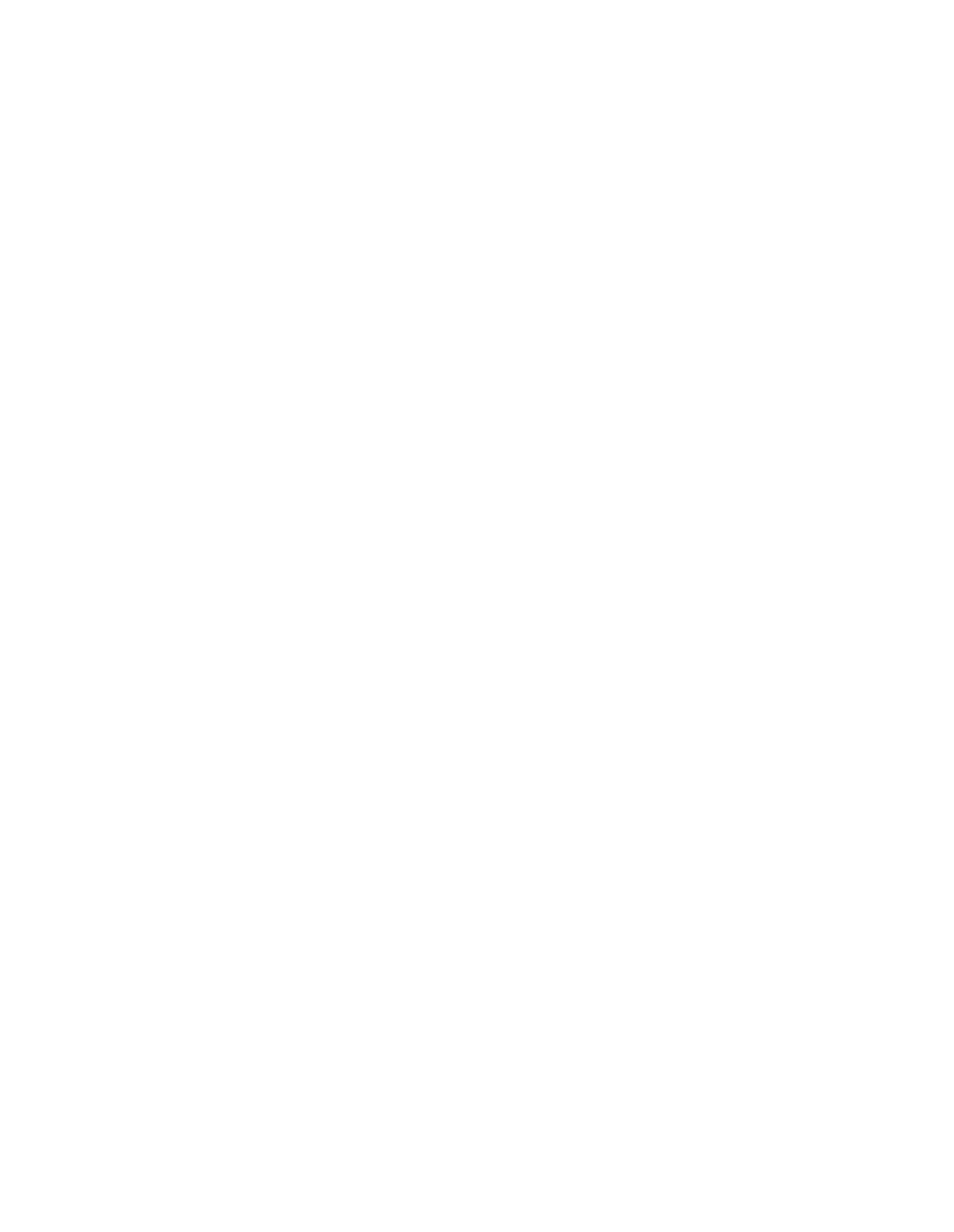| <b>ANTI-AGING</b>                                                                    | 30a |
|--------------------------------------------------------------------------------------|-----|
| Tretinoin 0.05% / Niacinamide 5% / Hydrolyzed Hyaluronic acid 0.5% / Dexpanthenol 1% | S55 |
| Tretinoin 0.1% / Niacinamide 5% / Hydrolyzed Hyaluronic acid 0.5% / Dexpanthenol 1%  | S58 |

Please let us know what actives and strengths you require. Customization is our specialty!

|                       | <b>ACNE</b>                                                                           |            | 30 <sub>g</sub> |
|-----------------------|---------------------------------------------------------------------------------------|------------|-----------------|
| Tazarotene            | Tazarotene 0.05% / Clindamycin HCl 1% / Niacinamide 4% / Azelaic acid 2%              | Cream, Gel | \$79            |
|                       | Tazarotene 0.1% / Clindamycin HCl 1% / Niacinamide 4% / Azelaic acid 2%               | Cream, Gel | \$89            |
| Tazarotene<br>Dapsone | Tazarotene 0.05% / Clindamycin HCl 1% / Niacinamide 4% / Azelaic acid 2% / Dapsone 7% | Cream, Gel | \$88            |
|                       | Tazarotene 0.1% / Clindamycin HCl 1% / Niacinamide 4% / Azelaic acid 2% / Dapsone 7%  | Cream, Gel | \$98            |
|                       | Tretinoin 0.025% / Clindamycin HCl 1% / Niacinamide 4% / Azelaic acid 2%              | Cream, Gel | \$61            |
| Tretinoin             | Tretinoin 0.5% / Clindamycin HCl 1% / Niacinamide 4% / Azelaic acid 2%                | Cream, Gel | \$63            |
|                       | Tretinoin 0.1% / Clindamycin HCl 1% / Niacinamide 4% / Azelaic acid 2%                | Cream, Gel | \$65            |
|                       | Tretinoin 0.025% / Clindamycin HCl 1% / Niacinamide 4% / Azelaic acid 2% / Dapsone 7% | Cream, Gel | \$70            |
| Tretinoin<br>Dapsone  | Tretinoin 0.5% / Clindamycin HCl 1% / Niacinamide 4% / Azelaic acid 2% / Dapsone 7%   | Cream, Gel | <b>\$72</b>     |
|                       | Tretinoin 0.1% / Clindamycin HCl 1% / Niacinamide 4% / Azelaic acid 2% / Dapsone 7%   | Cream, Gel | \$74            |

## **ATOPIC DERMATITIS 30g**

| 0.05% Clobetasol proprionate / 0.1% Mupirocin    | Cream, Ointment | \$79 |
|--------------------------------------------------|-----------------|------|
| 0.1% Betamethasone valerate / 0.1% Mupirocin     | Cream, Ointment | \$89 |
| 0.05% Desonide / 0.1% Mupirocin                  | Cream, Ointment | \$88 |
| 0.1% Tacrolimus / 0.1% Mupirocin                 | Cream, Ointment | \$98 |
| 0.05% Clobetasol proprionate / 0.07% Vitamin B12 | Cream, Ointment | \$61 |
| 0.1% Betamethasone valerate / 0.07% Vitamin B12  | Cream, Ointment | \$63 |
| 0.05% Desonide / 0.07% Vitamin B12               | Cream, Ointment | \$65 |
| 0.1% Tacrolimus / 0.07% Vitamin B12              | Cream, Ointment | \$70 |
| 0.07% Vitamin B12                                | Cream, Ointment | \$55 |
| 0.05% Clobetasol proprionate / 5% Coal tar       | Cream, Ointment | \$74 |
| 0.1% Betamethasone valerate / 5% Coal tar        | Cream, Ointment | \$74 |
| 0.05% Desonide / 5% Coal tar                     | Cream, Ointment | \$74 |
| 0.1% Tacrolimus / 5% Coal tar                    | Cream, Ointment | \$84 |

Mupirocin **Mupirocin**

Vitamin B12 **Vitamin B12**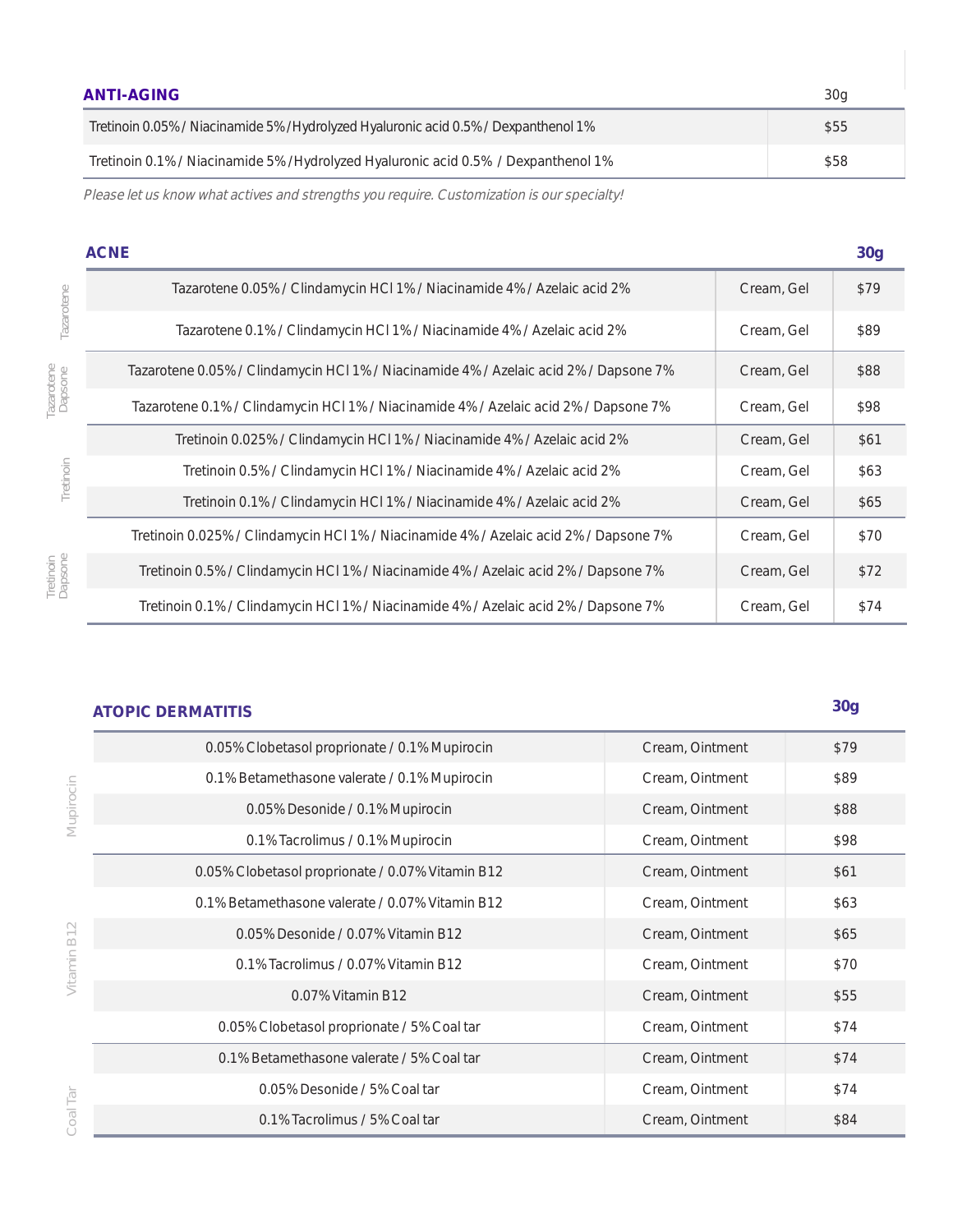| <b>BLT NUMBING OINTMENT</b>                   | 30 <sub>q</sub> | 60a         | 100 <sub>q</sub> | 200 <sub>q</sub> |
|-----------------------------------------------|-----------------|-------------|------------------|------------------|
| Benzocaine 20%, Lidocaine 10%, Tetracaine 10% | <b>\$59</b>     | \$69        | <b>\$85</b>      | \$97             |
| Lidocaine 23% / Tetracaine 7%                 | <b>S65</b>      | <b>\$79</b> | <b>\$99</b>      | <b>S142</b>      |

Please let us know what actives and strengths you require. Customization is our specialty!

## **CALCINOSIS CUTIS**

| Sodium Thiosulfate 10% | Cream or Ointment | 50g - \$75  |
|------------------------|-------------------|-------------|
| Sodium Thiosulfate 25% | Cream or Ointment | $50g - $85$ |

| <b>CUTANEOUS T-CELL LYMPHOMA</b>    | <b>60a</b> | 120a | 240a | 400q |
|-------------------------------------|------------|------|------|------|
| Mechlorethamine (in Aquaphor) 0.01% | S95        | S125 | S195 | S275 |

Strengths up to .04%

## **CUTANEOUS LUPUS**

| Quinacrine HCl, 50mg            | 30 caps - \$255<br>Capsules |  | $60 \text{ caps} - $$          | $90 \text{ caps} - $$ |
|---------------------------------|-----------------------------|--|--------------------------------|-----------------------|
| Quinacrine HCl, 100mg           | 30 caps - \$389<br>Capsules |  | 60 caps - \$749                | 90 caps - \$1089      |
| Naltrexone HCl, up to 4mg       | 30 caps - \$69<br>Capsules  |  | 60 caps - \$99                 | 90 caps - \$129       |
| Tofacitinib 2%*                 | Cream, Ointment             |  | 30g - \$249                    |                       |
| Tacrolimus 0.3%                 | Lotion, Solution            |  | $30g - $129$                   |                       |
| Hydroxychloroquine (as desired) | Oral Suspension             |  | Price depends on required dose |                       |

\*Ask about our options for kid-friendly packaging: GlitteRx and SupeRx!

## **CUTANEOUS MASTOCYTOSIS**

|--|

### **DISSEMINATED SUPERFICIAL ACTINIC POROKERATOSIS**

| Lovastatin 2% / Cholesterol 2% | Cream, Ointment | $60q - $68$ | 120g - \$89 | 240g - \$145 |
|--------------------------------|-----------------|-------------|-------------|--------------|
|--------------------------------|-----------------|-------------|-------------|--------------|

# **Hair Loss - FullRx**

| <b>ALOPECIA AREATA</b>             |                 | 30 <sub>ml</sub> / 30 <sub>g</sub> | 60ml / 60g   |
|------------------------------------|-----------------|------------------------------------|--------------|
| Tofacitinib 2%*                    | Cream, Solution | <b>\$249</b>                       | <b>\$449</b> |
| Tofacitinib 2% / Bimatoprost 0.03% | Cream, Solution | <b>\$298</b>                       | <b>\$546</b> |
| Tofacitinib 2%/Minoxidil 5%        | Solution        | \$265                              | \$479        |

\*Ask about our options for kid-friendly packaging: GlitteRx and SupeRx!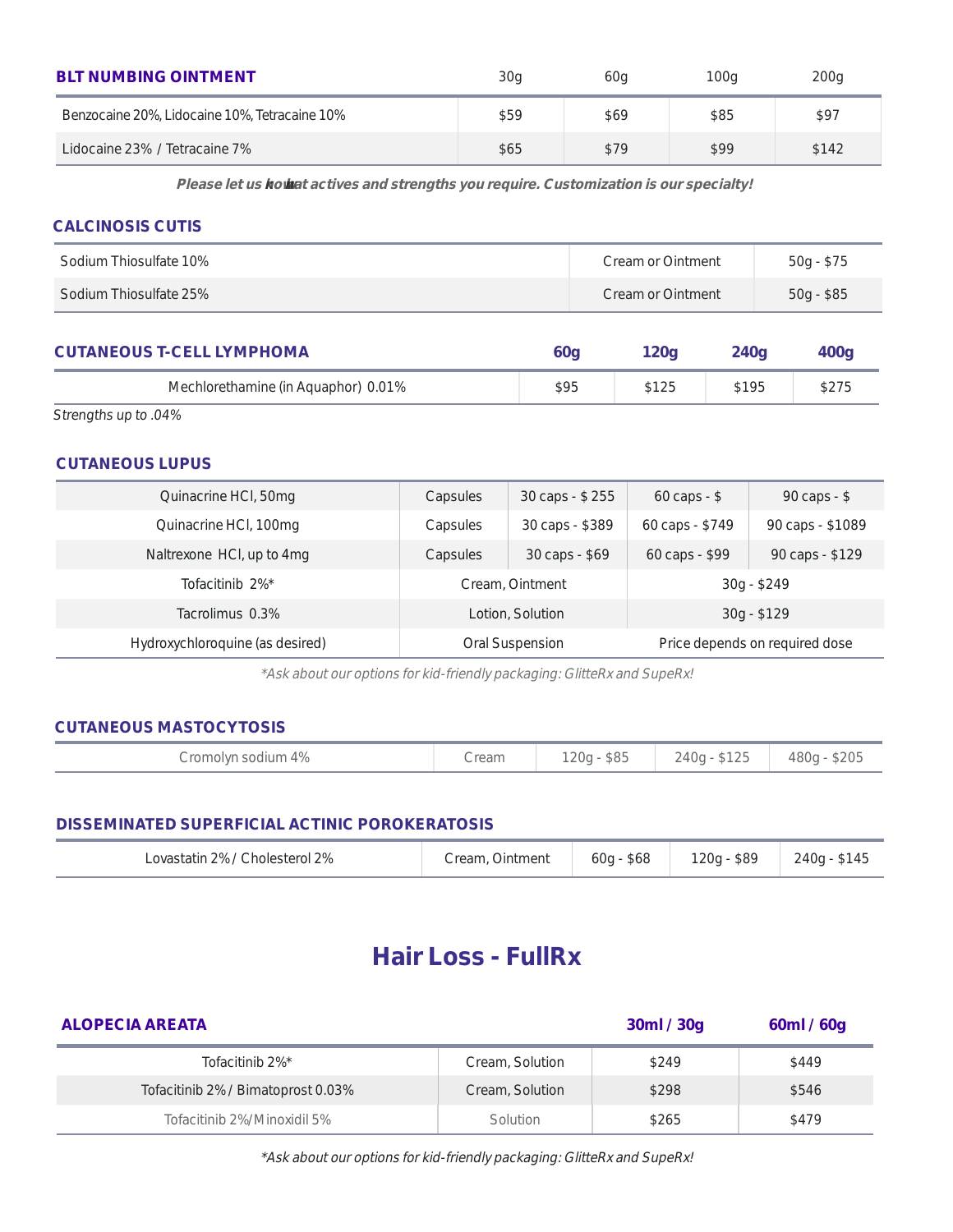| <b>SCARRING ALOPECIA</b>                          |                  | 30ml / 30g | 60ml / 60g |
|---------------------------------------------------|------------------|------------|------------|
| Tacrolimus 0.1%                                   | Solution, Lotion | \$65       | \$95       |
| Tacrolimus 0.2%                                   | Solution, Lotion | \$85       | \$129      |
| Tacrolimus 0.3%                                   | Solution, Lotion | \$105      | \$165      |
| Tacrolimus 0.1% / Minoxidil 5% / Clobetasol 0.05% | Solution         | \$75       | \$109      |
| Tacrolimus 0.2% / Minoxidil 5% / Clobetasol 0.05% | Solution         | \$95       | \$145      |
| Tacrolimus 0.3% / Minoxidil 5% / Clobetasol 0.05% | Solution         | \$115      | \$179      |
| Tacrolimus 0.1%                                   | Oil              | \$65       | \$95       |
| Tacrolimus 0.2%                                   | Oil              | \$85       | \$129      |
| Tacrolimus 0.3%                                   | Oil              | \$105      | \$165      |
| Tacrolimus 0.1% / Minoxidil 5% / Clobetasol 0.05% | Oil              | \$75       | \$109      |
| Tacrolimus 0.2% / Minoxidil 5% / Clobetasol 0.05% | Oil              | \$95       | \$145      |
| Tacrolimus 0.3% / Minoxidil 5% / Clobetasol 0.05% | Oil              | \$115      | \$179      |
| Metformin 10%                                     | Solution         | \$55       | \$75       |

| <b>FEMALE PATTERN HAIR LOSS</b>                                                                       |                          | 30ml / 30g     | 60ml/60g       |
|-------------------------------------------------------------------------------------------------------|--------------------------|----------------|----------------|
| Minoxidil 5% / Canrenone 1.5% / Caffeine 0.2% / Melatonin 0.1%                                        | Solution or Gel          | <b>\$67</b>    | <b>S115</b>    |
| Minoxidil 5% / Caffeine 0.2% / Melatonin 0.1% / Latanoprost 0.02%                                     | Solution or Gel          | <b>\$89</b>    | \$139          |
| Minoxidil 5% / Canrenone 1.5% / Caffeine 0.2% / Melatonin 0.1% / Latanoprost 0.02%                    | Solution                 | <b>\$98</b>    | \$159          |
| Minoxidil 5% / Finasteride 0.5% / Caffeine 0.2% / Melatonin 0.1% / Latanoprost 0.02%                  | Solution                 | \$98           | \$159          |
| Minoxidil 5% / Canrenone 1.5% / Caffeine 0.2% / Melatonin 0.1%                                        | Oil                      | <b>S67</b>     | <b>\$115</b>   |
| Minoxidil 5% / Caffeine 0.2% / Melatonin 0.1% / Latanoprost 0.02%                                     | Oil                      | <b>\$89</b>    | \$139          |
| Minoxidil 5% / Canrenone 1.5% / Caffeine 0.2% / Melatonin 0.1% / Latanoprost 0.02%                    | Oil                      | <b>\$98</b>    | <b>\$159</b>   |
| Minoxidil 5% / Finasteride 0.5% / Caffeine 0.2% / Melatonin 0.1% / Latanoprost 0.02%                  | Oil                      | <b>\$98</b>    | \$159          |
| Minoxidil 0.5mg / Spironolactone 25mg / Folic Acid 1mg / Zinc Gluconate 25mg<br>/ Vitamin D3 2,000 IU | Capsules<br>$(1x$ Daily) | 30 caps - \$69 | 60 caps - \$98 |

| <b>SECTION 9d: MALE PATTERN BALDNESS</b> |  |
|------------------------------------------|--|
|------------------------------------------|--|

| <b>SECTION 9d: MALE PATTERN BALDNESS</b>                                                                        |                 | 30ml / 30g   | 60ml / 60g |
|-----------------------------------------------------------------------------------------------------------------|-----------------|--------------|------------|
| Finasteride 0.5%                                                                                                | Solution or Gel | <b>\$59</b>  | \$95       |
| Minoxidil 5% / Finasteride 0.5%                                                                                 | Solution or Gel | <b>S65</b>   | \$105      |
| Minoxidil 5% / Finasteride 0.5% / Caffeine 0.2% / Melatonin 0.1%                                                | Solution        | <b>S69</b>   | \$115      |
| Minoxidil 5% / Finasteride 0.5% / Caffeine 0.2% / Melatonin 0.1% / Bimatoprost 0.03%                            | Solution        | <b>\$98</b>  | \$159      |
| Minoxidil 5% / Finasteride 0.5% / Caffeine 0.2% / Melatonin 0.1% /<br>Bimatoprost 0.03%/ Cetirizine racemate 1% | Solution        | \$109        | \$175      |
| Dutasteride 0.5%                                                                                                | Solution or Gel | <b>\$65</b>  | \$105      |
| Minoxidil 5% / Dutasteride 0.5%                                                                                 | Solution or Gel | \$78         | \$125      |
| Minoxidil 5% / Dutasteride 0.5% / Caffeine 0.2%/ Melatonin 0.1%                                                 | Solution        | \$85         | \$135      |
| Minoxidil 5% / Dutasteride 0.5% / Caffeine 0.2% / Melatonin 0.1% / Bimatoprost 0.03%                            | Solution        | <b>\$109</b> | \$175      |
| Minoxidil 5% / Dutasteride 0.5% / Caffeine 0.2% /<br>Melatonin 0.1%/Bitmatoprost 0.03%/Cetirizine racemate 1%   | Solution        | S119         | \$185      |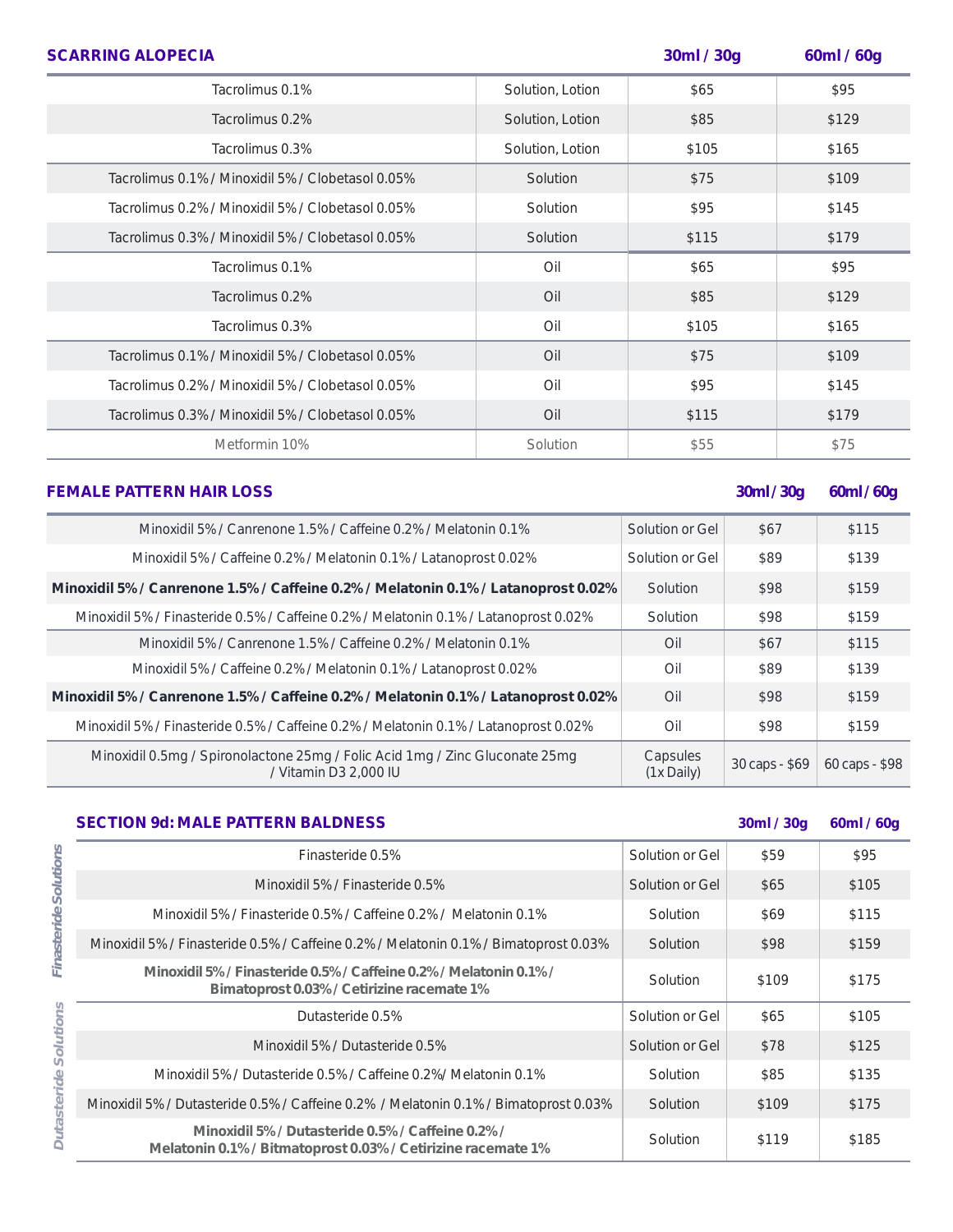|                    | Minoxidil 5%                                                                                        | Oil                      | \$59           | \$95           |
|--------------------|-----------------------------------------------------------------------------------------------------|--------------------------|----------------|----------------|
| oils               | Finasteride 0.5%                                                                                    | Oil                      | \$59           | \$95           |
|                    | Minoxidil 5% / Finasteride 0.5%                                                                     | Oil                      | <b>S65</b>     | \$105          |
| Finasteride        | Minoxidil 5% / Finasteride 0.5% / Caffeine 0.2% / Melatonin 0.1%                                    | Oil                      | <b>S69</b>     | \$115          |
|                    | Minoxidil 5% / Finasteride 0.5% / Caffeine 0.2%<br>/ Melatonin 0.1% / Bimatoprost 0.03%             | O <sub>1</sub>           | \$98           | \$159          |
| oils               | Dutasteride 0.5%                                                                                    | Oil                      | <b>S65</b>     | \$105          |
|                    | Minoxidil 5% / Dutasteride 0.5%                                                                     | Oil                      | <b>\$78</b>    | \$125          |
|                    | Minoxidil 5% / Dutasteride 0.5% / Caffeine 0.2% / Melatonin 0.1%                                    | Oil                      | <b>\$85</b>    | \$135          |
| <b>Dutasteride</b> | Minoxidil 5% / Dutasteride 0.5% / Caffeine 0.2% /<br>Melatonin 0.1% / Bimatoprost 0.03%             | O <sub>1</sub>           | \$109          | \$175          |
| Caps               | Dutasteride 0.5mg / Minoxidil 2.5mg / Folic Acid 1mg / Zinc Gluconate<br>25mg / Vitamin D3 2,000 IU | Capsules<br>(Once Daily) | 30 caps - \$69 | 60 caps - \$98 |

| <b>SCALP ANESTHESIA</b> |      | 30 <sub>m</sub> | <b>60ml</b> |
|-------------------------|------|-----------------|-------------|
| Lidocaine 10%           | Foam | \$65            | \$85        |

| <b>HIDRADENITIS SUPPURATIVA</b>  |                 | 30 <sub>a</sub> | 60a        |
|----------------------------------|-----------------|-----------------|------------|
| Resorcinol 15%                   | Cream, Ointment | \$68            | <b>S95</b> |
| Resorcinol 15% / Gentamicin 0.1% | Cream, Ointment | <b>S75</b>      | \$109      |

| <b>HYPERHIDROSIS</b> |                        | 30q         | 60g          |
|----------------------|------------------------|-------------|--------------|
| Glycopyrrolate 1%    | Cream, Solution, Spray | $30g - $75$ | $60g - $105$ |
| Oxybutynin 1%        | Cream, Solution, Spray | 30g - \$79  | 60g - \$119  |

## **ICHTHYOSIS**

| N-Acetylcysteine 5% / Urea 2.5% | Cream           | $- -$                          | 240g - \$125 | $\sim$ $-$   |
|---------------------------------|-----------------|--------------------------------|--------------|--------------|
| N-Acetylcysteine 10% / Urea 5%  | Cream           | $120g - $75$                   | 240g - \$149 | 454g - \$250 |
| Lovastatin 2% / Cholesterol 2%  | Cream, Ointment | $60g - $68$                    | $120g - $89$ | 240g - \$145 |
| Acitretin                       | Oral Suspension | Price depends on required dose |              |              |

Available Scents: Coconut, Mandarin-Berry, Clean Linen, Grapefruit-Passionfruit, Lavender, Rosemary

### **INFANTILE HEMANGIOMA**

| Atenolol | Oral Suspension | 2ma/ml | Price depends on required dose         |
|----------|-----------------|--------|----------------------------------------|
| Nadolol  | Oral Suspension |        | 10mg/ml Price depends on required dose |

## **KERATOSIS PILARIS**

| Salicylic acid 20% / Urea 20% | Ointment | 60g - \$58 |
|-------------------------------|----------|------------|
| Diclofenac 4%                 | Cream    | 30g - \$69 |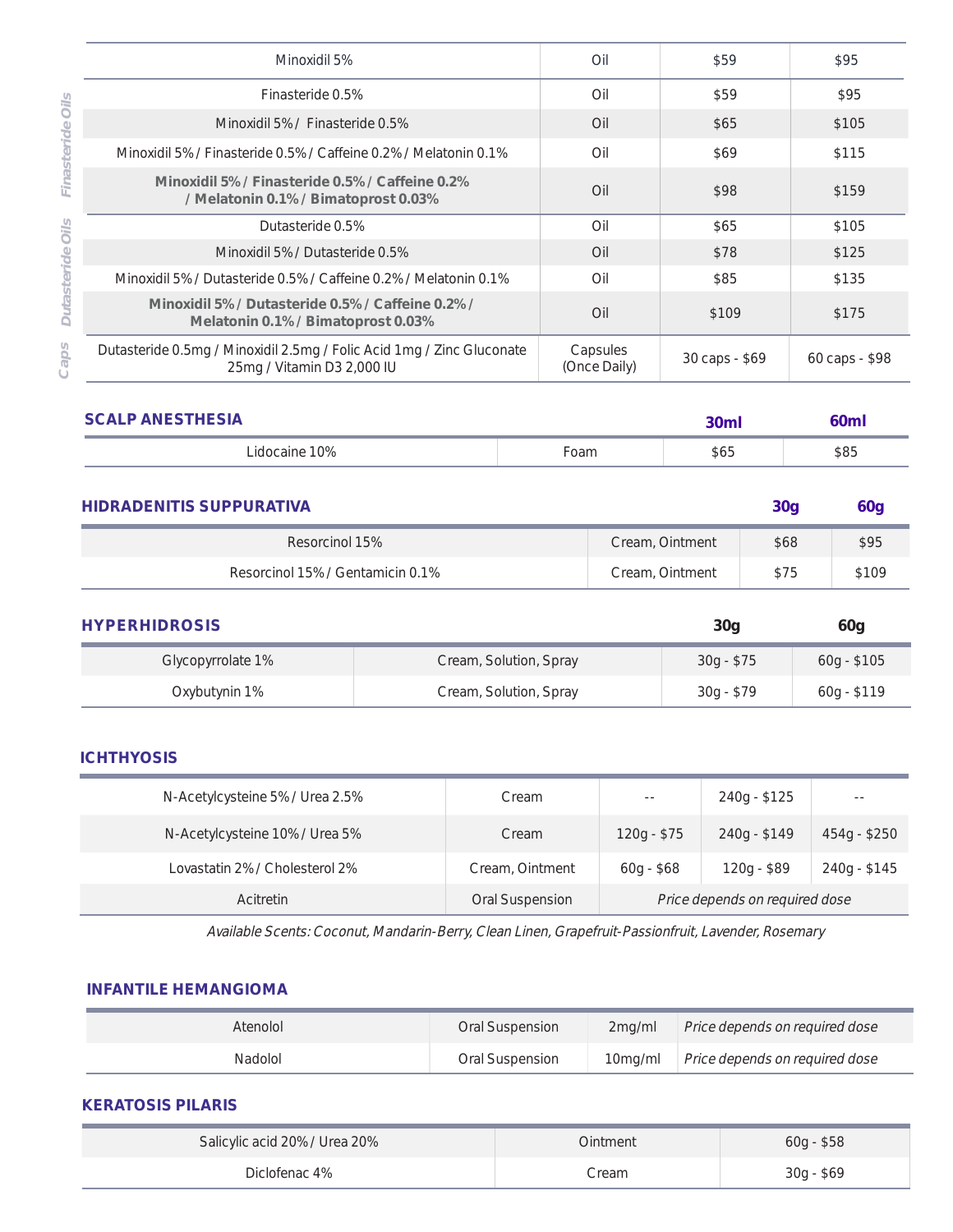| <b>KINASE INHIBITORS</b> |       | 30 <sub>g</sub> | <b>60g</b>                 |
|--------------------------|-------|-----------------|----------------------------|
| Erlotinib HCI, 0.5%      | Cream | \$119           | \$198                      |
| Erlotinib HCl, 1%        | Cream | \$198           | \$298                      |
| Gefitinib, 1%            | Cream | \$159           | \$259                      |
| Gefitinib, 2%            | Cream | \$259           | Price available by request |
| Trametinib, 0.5%         | Cream | \$198           | Price available by request |
| Trametinib, 1%           | Cream | \$309           | Price available by request |
| Trametinib, 2%           | Cream | \$529           | Price available by request |

# **MELASMA - HYPERPIGMENTATION 30g**

**Hydroquinone**

Hydroquinone

**Hydroquinone- Free**

Hydroquinone-Free

| Azelaic acid 20% / Hydroquinone 4% / Niacinamide 5% / Hydrocortisone 1%                         | Cream, Gel | \$79 |
|-------------------------------------------------------------------------------------------------|------------|------|
| Hydroquinone 4% / Kojic acid 6% / Niacinamide 5% / Vitamin C 5%                                 | Cream, Gel | \$75 |
| Hydroquinone 6% / Kojic acid 6% / Niacinamide 5% / Vitamin C 5%                                 | Cream, Gel | \$79 |
| Hydroquinone 8% / Kojic acid 6% / Niacinamide 5% / Hydrocortisone 2.5%                          | Cream, Gel | \$85 |
| Hydroquinone 8% / Kojic acid 6% / Niacinamide 5% / Hydrocortisone 2.5% /<br>Tranexamic acid 5%  | Cream, Gel | \$87 |
| Hydroquinone 10% / Kojic acid 6% / Niacinamide 5% / Hydrocortisone 2.5%                         | Cream, Gel | \$85 |
| Hydroquinone 10% / Kojic acid 6% / Niacinamide 5% / Hydrocortisone 2.5% /<br>Tranexamic acid 5% | Cream, Gel | \$87 |
| Hydroquinone 10% / Kojic acid 6% / Niacinamide 5% / Hydrocortisone 2.5% / Tretinoin 0.025%      | Cream, Gel | \$87 |
| Hydroquinone 12% / Kojic acid 6% / Niacinamide 5% / Hydrocortisone 2.5%                         | Cream, Gel | \$89 |
| Hydroquinone 12% / Kojic acid 6% / Niacinamide 5% / Hydrocortisone 2.5% /<br>Tranexamic acid 5% | Cream, Gel | \$91 |
| Hydroquinone 12% / Kojic acid 6% / Niacinamide 5% / Hydrocortisone 2.5% / Tretinoin 0.05%       | Cream, Gel | \$91 |
| Tranexamic acid 5% / Kojic acid 6% / Niacinamide 5%                                             | Cream, Gel | \$85 |
| Tranexamic acid 8% / Kojic acid 6% / Niacinamide 5% / Hydrocortisone 1%                         | Cream, Gel | \$89 |
| Azelaic acid 15% / Tranexamic acid 5% / Kojic acid 5% / Niacinamide Cream 5%                    | Cream, Gel | \$85 |
| Azelaic acid 20% / Tranexamic acid 5% / Kojic acid 5% / Niacinamide Cream 5%                    | Cream, Gel | \$85 |
| Azelaic acid 20% / Kojic acid 4% / Niacinamide 5% / Hydrocortisone 1%                           | Cream, Gel | \$75 |

| PALMOPLANTAR KERATODERMA                 |          | 30q         | 60g      |
|------------------------------------------|----------|-------------|----------|
| Salicylic acid 6% / Propylene glycol 60% | Gel      | 30g - \$45  | 60g-\$59 |
| Urea 40% / Salicylic acid 20%            | Ointment | $30g - $45$ | 60g-\$59 |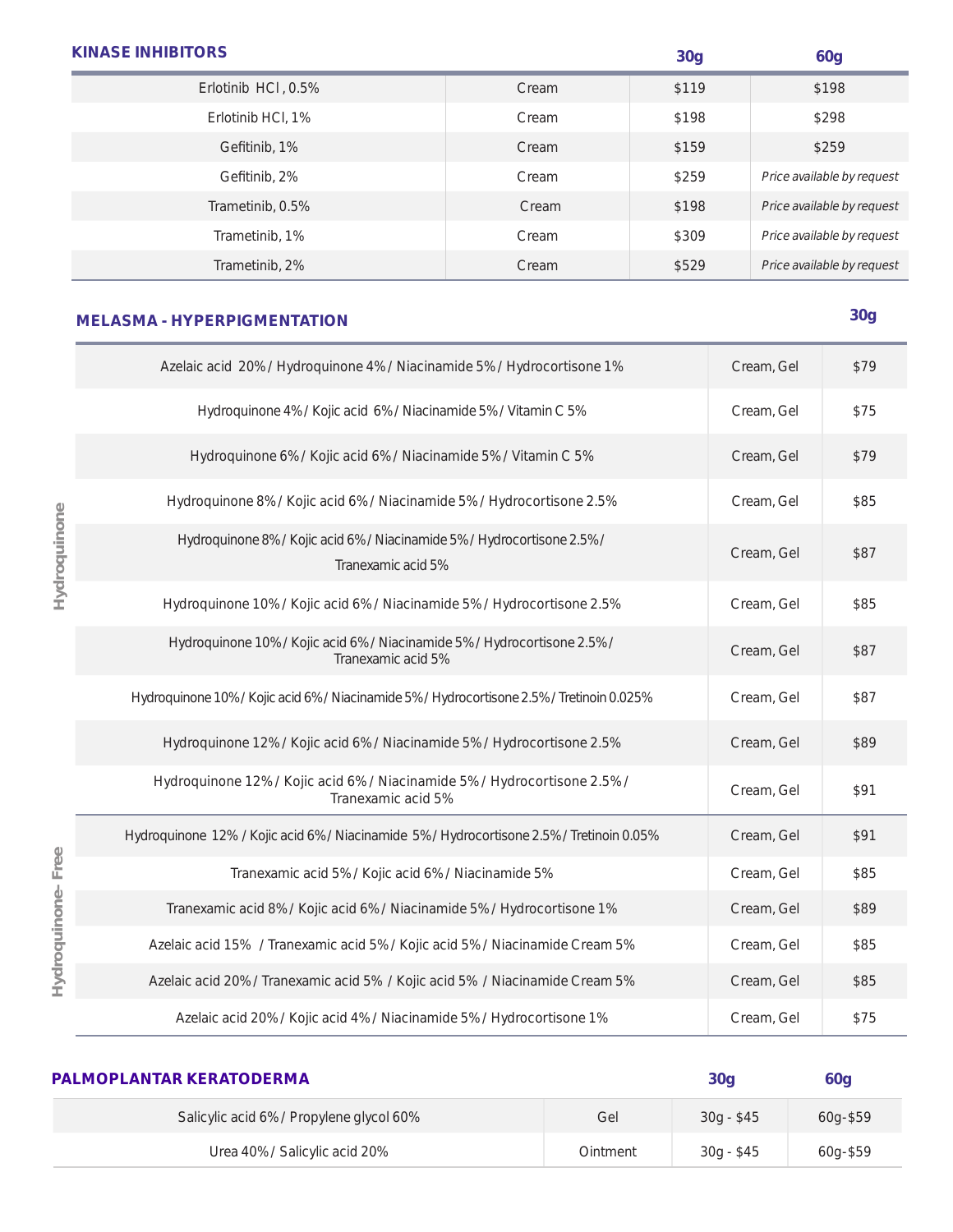| 0.005% Calcipotriene, Clobetasol proprionate 0.05% and Salicylic acid 2%               | Cream, Ointment, Foam, Gel | \$78       |
|----------------------------------------------------------------------------------------|----------------------------|------------|
| 0.005% Calcipotriene, Betamethasone diproprionate 0.05% and <b>Salicylic acid 2%</b>   | Cream, Ointment, Foam, Gel | \$78       |
| 0.005% Calcipotriene, Desonide 0.05% and Salicylic acid 2%                             | Cream, Ointment, Foam, Gel | \$78       |
| 0.005% Calcipotriene, Tacrolimus 0.1% and Salicylic acid 2%                            | Cream, Ointment, Foam, Gel | \$89       |
| 0.005% Calcipotriene, Clobetasol proprionate 0.05% and Coal tar 5%                     | Cream, Ointment, Gel       | \$78       |
| 0.005% Calcipotriene, Betamethasone diproprionate 0.05% and Coal tar 5%                | Cream, Ointment, Gel       | \$78       |
| 0.005% Calcipotriene, Desonide 0.05% and Coal tar 5%                                   | Cream, Ointment, Gel       | \$78       |
| 0.005% Calcipotriene, Tacrolimus 0.1% and Coal tar 5%                                  | Cream, Ointment, Gel       | \$89       |
| 0.005% Calcipotriene, Clobetasol proprionate 0.05% and Tazarotene 0.05% (or 0.1%)      | Cream, Ointment, Gel       | \$85(\$95) |
| 0.005% Calcipotriene, Betamethasone diproprionate 0.05% and Tazarotene 0.05% (or 0.1%) | Cream, Ointment, Gel       | \$85(\$95) |
| 0.005% Calcipotriene, Desonide 0.05% and Tazarotene 0.05% (or 0.1%)                    | Cream, Ointment, Gel       | \$85(\$95) |
| 0.005% Calcipotriene, Tacrolimus 0.1% and Tazarotene 0.05% (or 0.1%)                   | Cream, Ointment, Gel       | \$96(\$95) |

**PRURITUS 30g/ml 60g/ml**

| Naltrexone 1%                                                        | Cream, Solution, Ointment | \$75       | \$115        |
|----------------------------------------------------------------------|---------------------------|------------|--------------|
| Gabapentin 6%                                                        | Cream, Solution, Ointment | \$65       | \$85         |
| Amitriptyline 1% / Ketamine 0.5%                                     | Cream, Solution, Ointment | \$55       | \$75         |
| Amitriptyline 2% / Ketamine 1% / Lidocaine 2%                        | Cream, Solution, Ointment | \$60       | \$80         |
| Ketamine 10% / Amitriptyline 5% / Menthol 1%                         | Cream, Ointment           | <b>S65</b> | \$89         |
| Ketamine 10% / Amitriptyline 5% / Lidocaine 5%                       | Cream, Ointment           | <b>S69</b> | \$89         |
| Ketamine 10% / Amitriptyline 5% / Menthol 1% / Naltrexone 1%         | Cream, Ointment           | \$95       | <b>\$145</b> |
| Ketamine 10% / Amitriptyline 5% / Gabapentin6% / Dexamethasone 0.05% | Cream, Ointment           | <b>S75</b> | \$105        |
| Gabapentin 6% / Doxepin HCl 5% / Amitriptyline 4% / Ketamine 2%      | Cream, Ointment           | \$76       | \$97         |

| <b>RAYNAUD'S/DIABETIC ULCERATIONS</b> |                 | 30 <sub>g</sub> | <b>60g</b> |
|---------------------------------------|-----------------|-----------------|------------|
| Sildenafil 1%                         | Cream           | \$69            | \$95       |
| Sildenafil 2%                         | Cream           | \$69            | \$99       |
| Sildenafil 5%                         | Cream           | <b>\$75</b>     | \$109      |
| Sildenafil 2% / Nitroglycerin 2%      | Cream, Ointment | <b>\$95</b>     | \$168      |

| <b>ROSACEA</b>                                                    |            | 30 <sub>q</sub> | 60 <sub>g</sub> |
|-------------------------------------------------------------------|------------|-----------------|-----------------|
| Azelaic acid 15% / Ivermectin 1% / Metronidazole 1%               | Cream, Gel | \$69            | \$97            |
| Azelaic acid 15% / Ivermectin 1% / Brimonidine 0.33%              | Cream, Gel | \$89            | \$135           |
| Azelaic acid 15% / Ivermectin 1% / Oxymetazoline Hydrochloride 1% | Cream, Gel | <b>S89</b>      | \$135           |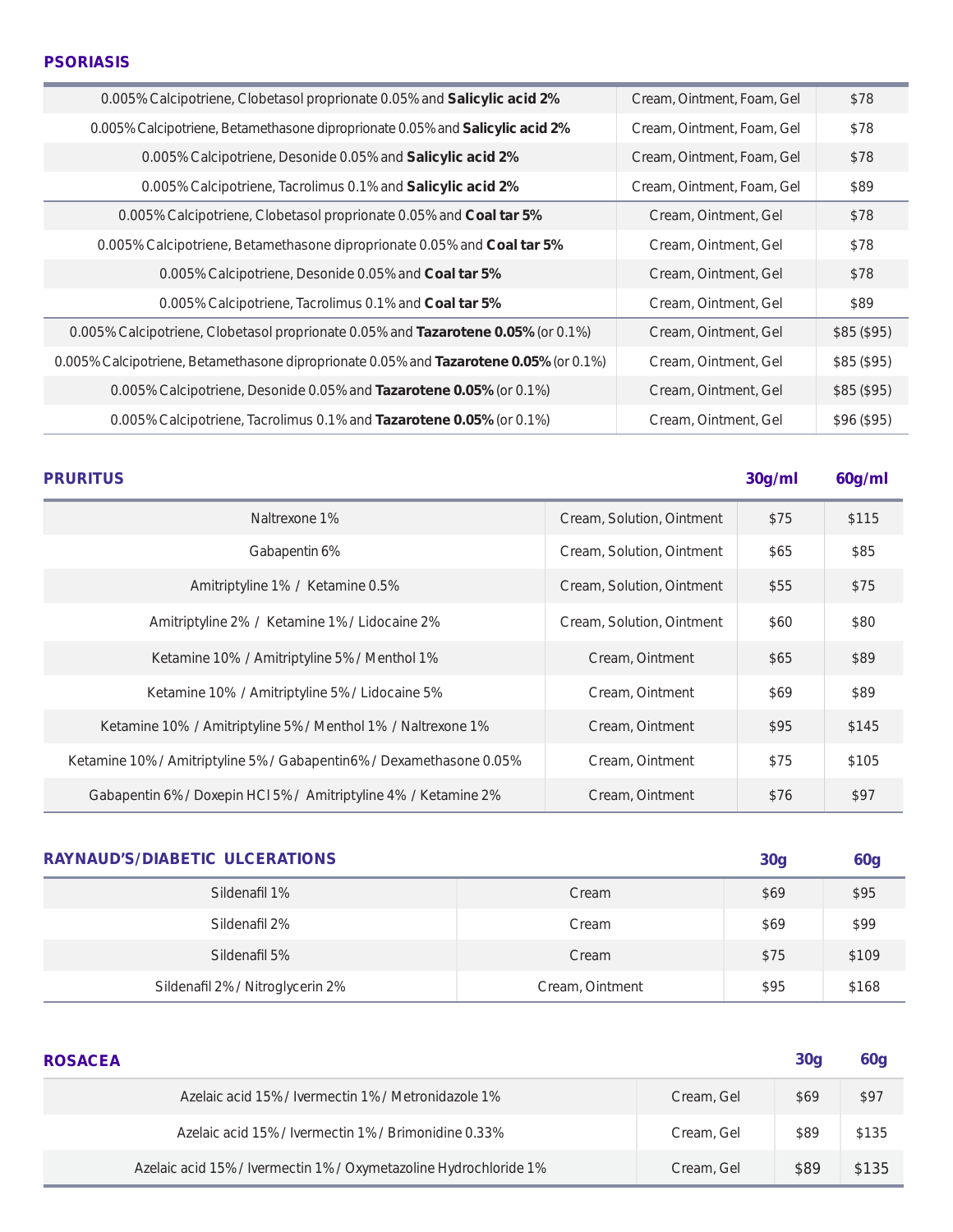## **SEBORRHEIC DERMATITIS 30g**

| Ketoconazole 2% / Lactic acid 5% / Zinc pyrithione 1% / Pramoxin HCl 1%              | Cream, Foam, Gel | \$79 |
|--------------------------------------------------------------------------------------|------------------|------|
| Ciclopirox 2% / Lactic acid 5% / Zinc pyrithione 1% / Pramoxin HCl 1%                | Cream, Gel       | \$89 |
| Ketoconazole 2% / Lactic acid 5% / Zinc pyrithione 1% / Tacrolimus 0.1%              | Cream, Foam, Gel | \$88 |
| Ciclopirox 2% / Lactic acid 5% / Zinc pyrithione 1% / Tacrolimus 0.1%                | Cream, Gel       | \$98 |
| Ketoconazole 2% / Lactic acid 5% / Zinc pyrithione 1% / Clobetasol proprionate 0.05% | Cream, Foam, Gel | \$61 |
| Ciclopirox 2% / Lactic acid 5% / Zinc pyrithione 1% / Clobetasol proprionate 0.05%   | Cream, Gel       | \$63 |

## **VASCULAR ANOMALIES, TUBEROUS SCLEROSIS, TRICHOEPITHELIOMA**

|  | Sirolimus 1% Cream |  | Ask about our options for kid-friendly packaging: GlitteRx and SupeRx! |
|--|--------------------|--|------------------------------------------------------------------------|
|--|--------------------|--|------------------------------------------------------------------------|

## **VITILIGO**

| Ruxolitinib 1.5% | Cream, Solution      | 30g - \$375  |               |
|------------------|----------------------|--------------|---------------|
| Tofacitinib 2%   | Cream, Solution      | $30g - $249$ |               |
| Monobenzone 20%  | Cream                | $50g - $75$  | $100g - $120$ |
| Monobenzone 30%  | Cream                | $50g - $85$  | $100g - $155$ |
| Monobenzone 40%  | Cream                | $50g - $99$  | $100g - $179$ |
| Methoxsalen 0.1% | Cream, Gel, Ointment | $100g - $75$ | $200g - $150$ |

## **WARTS**

| <b>Cidofovir</b>                                   |                 | 5g    | 10 <sub>g</sub> | 15g   | 30 <sub>g</sub> |  |
|----------------------------------------------------|-----------------|-------|-----------------|-------|-----------------|--|
| Cidofovir 1%                                       | Ointment, Cream | \$75  | <b>\$149</b>    | \$219 | \$399           |  |
| Cidofovir 2%                                       | Ointment, Cream | \$120 | \$219           | \$319 | \$599           |  |
| Cidofovir 3%                                       | Ointment, Cream | \$169 | \$299           | \$429 | \$798           |  |
| Combine with 50% Salicylic Acid - \$10 (up to 30g) |                 |       |                 |       |                 |  |

| DPCP*  | 10 <sub>ml</sub> | 15ml  | 30 <sub>ml</sub> | 60 <sub>ml</sub> | <b>Squaric Acid Dibutyl Ester</b> | 10 <sub>ml</sub> | 15ml  | 30 <sub>ml</sub> | 60 <sub>ml</sub> |
|--------|------------------|-------|------------------|------------------|-----------------------------------|------------------|-------|------------------|------------------|
| 0.001% | \$65             | \$69  | \$75             | \$85             | $0.001\% - 0.01\%$                | \$75             | \$79  | \$85             | \$95             |
| 0.005% | \$65             | \$69  | \$75             | \$85             |                                   |                  |       |                  |                  |
| 0.01%  | \$65             | \$69  | \$75             | \$85             | 0.05%                             | \$75             | \$79  | \$89             | \$105            |
| 0.05%  | \$65             | \$69  | \$79             | \$95             | 0.10%                             | \$75             | \$79  | \$89             | \$109            |
| 0.1%   | \$65             | \$69  | \$79             | \$99             | 0.50%                             | \$75             | \$79  | \$95             | \$129            |
| 0.5%   | \$65             | \$69  | \$85             | \$119            |                                   | \$75             |       | \$106            |                  |
| $1\%$  | \$65             | \$75  | \$96             | \$140            | $1\%$                             |                  | \$85  |                  | \$150            |
| 2%     | \$85             | \$105 | \$135            | \$215            | 2%                                | <b>\$95</b>      | \$115 | <b>\$145</b>     | \$225            |

| <b>Cantharidin</b>                                                        | 7.5ml       | 10 <sub>ml</sub> | 5-FU / Salicylic Acid                 | 30 <sub>q</sub> |
|---------------------------------------------------------------------------|-------------|------------------|---------------------------------------|-----------------|
| Cantharidin 0.7% in Collodion base                                        | \$70        | \$85             | 5-FU 5% / Salicylic acid 15% ointment | <b>\$59</b>     |
|                                                                           |             |                  | 5-FU 5% / Salicylic acid 20% ointment | \$59            |
| Cantharidin 1% / Podophyllum 5% /<br>Salicylic acid 30% in Collodion base | <b>\$90</b> | \$120            | 5-FU 5% / Salicylic acid 70% ointment | \$65            |